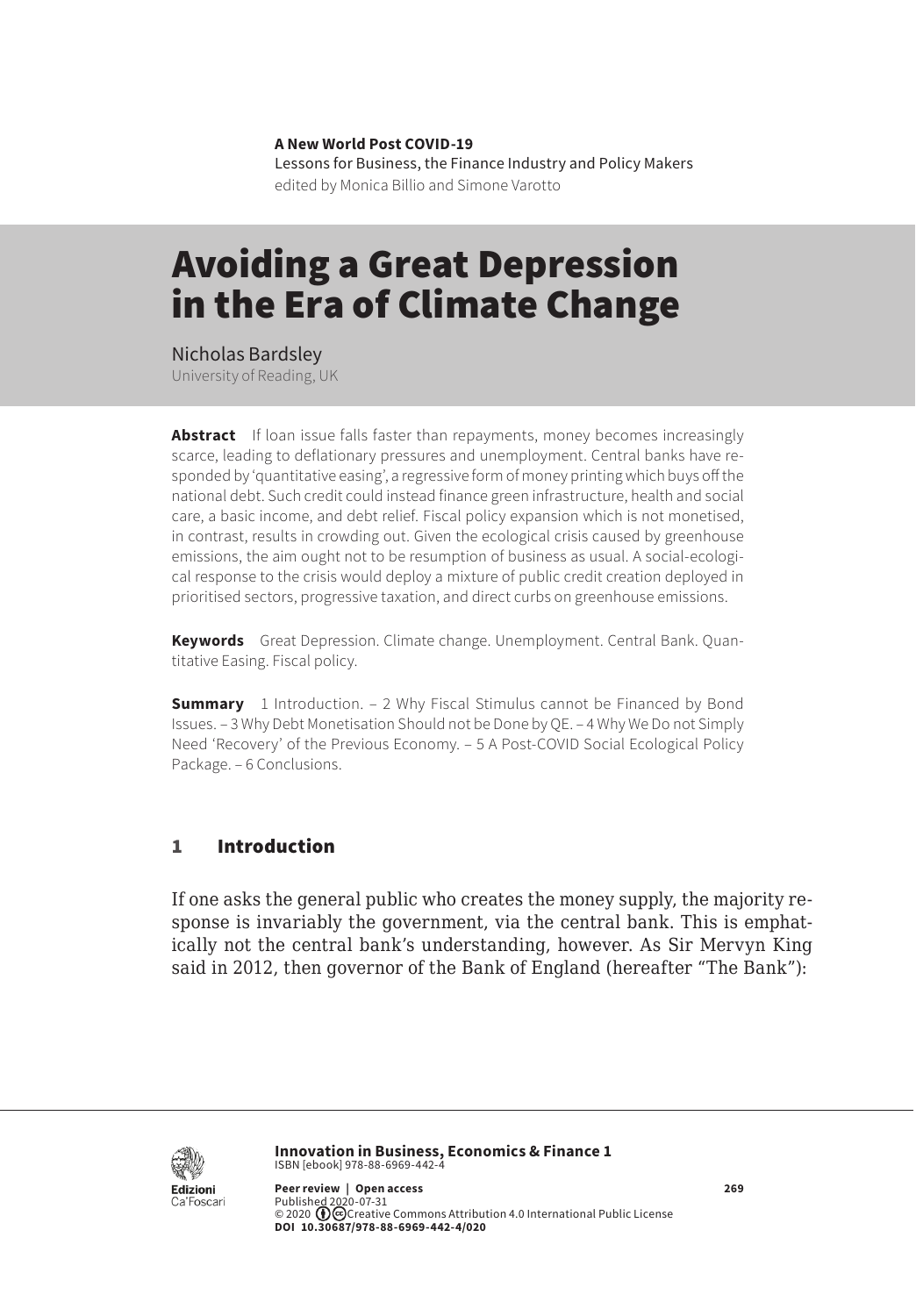<span id="page-1-0"></span>When banks extend loans to their customers, they create money by crediting their customers' accounts […] a damaged banking system means that today's banks are not creating enough money. We have to do it for them. […] Insufficient money creation can lead to a contraction of the money supply and a depression.<sup>1</sup>

The governor was talking in the aftermath of the 2008 global financial crisis, and referring to Quantitative Easing (QE), rather than printing notes and coin. In fact, only 3% of the UK money supply is created as notes and coin in circulation in the modern era, and 97% is virtual credit, ordinarily supplied as private bank loans. The crisis in the wake of COVID-19 is estimated to be greater than that of 2008, with severe and immediate impact on jobs and GDP.

Whilst much media attention has been focused on the ability of firms and households to service their debts, less attention has been paid to the flow and composition of new loans. The balance between new loans and repayments determines how much money is circulating in the economy. If new lending dries up but the existing loans continue to be serviced, the means of payment present in the economy reduces, since the principal on the loans is destroyed when repaid, under banking rules of account. This dynamic is believed to have been responsible for the Great Depression of the 1930s. People found the depression hard to understand, since the workers, machines and materials were all still perfectly functional. It was as if the ghost in the machine had vanished. Nowadays, central banks are prepared to create credit to compensate.

Credit markets have been strongly affected. UK households repaid a record £7 billion (net) of bank loans in April, following £3.8 billion in March with a further £4.6 billion in May, and real estate transactions, which account for the bulk of UK credit, were just 10% of their pre-COVID count in May (BE 2020). Anticipating contraction The Bank has thus far increased its QE program by an enormous £300 billion at the time of writing (July 2020), increasing the stock of government bonds it holds to £745 billion, over 40% of the UK national debt. In the remainder of this article, I explain why such 'money printing' is the general form that any net 'stimulus' activity has to take, rather than through the government borrowing to spend. I then discuss implications of prospective stimulus activity of the burgeoning climate emergency.

Public understanding of these matters remains weak, not helped by economics texts portraying banks as 'intermediaries' passing money between lenders and borrowers, rather than creating credit. For example, see Williams and Turton (2014, ch. 5), who also state

<sup>1</sup> Speech to South Wales Chamber of Commerce, The Millenium Centre, Cardiff, October 23, 2012.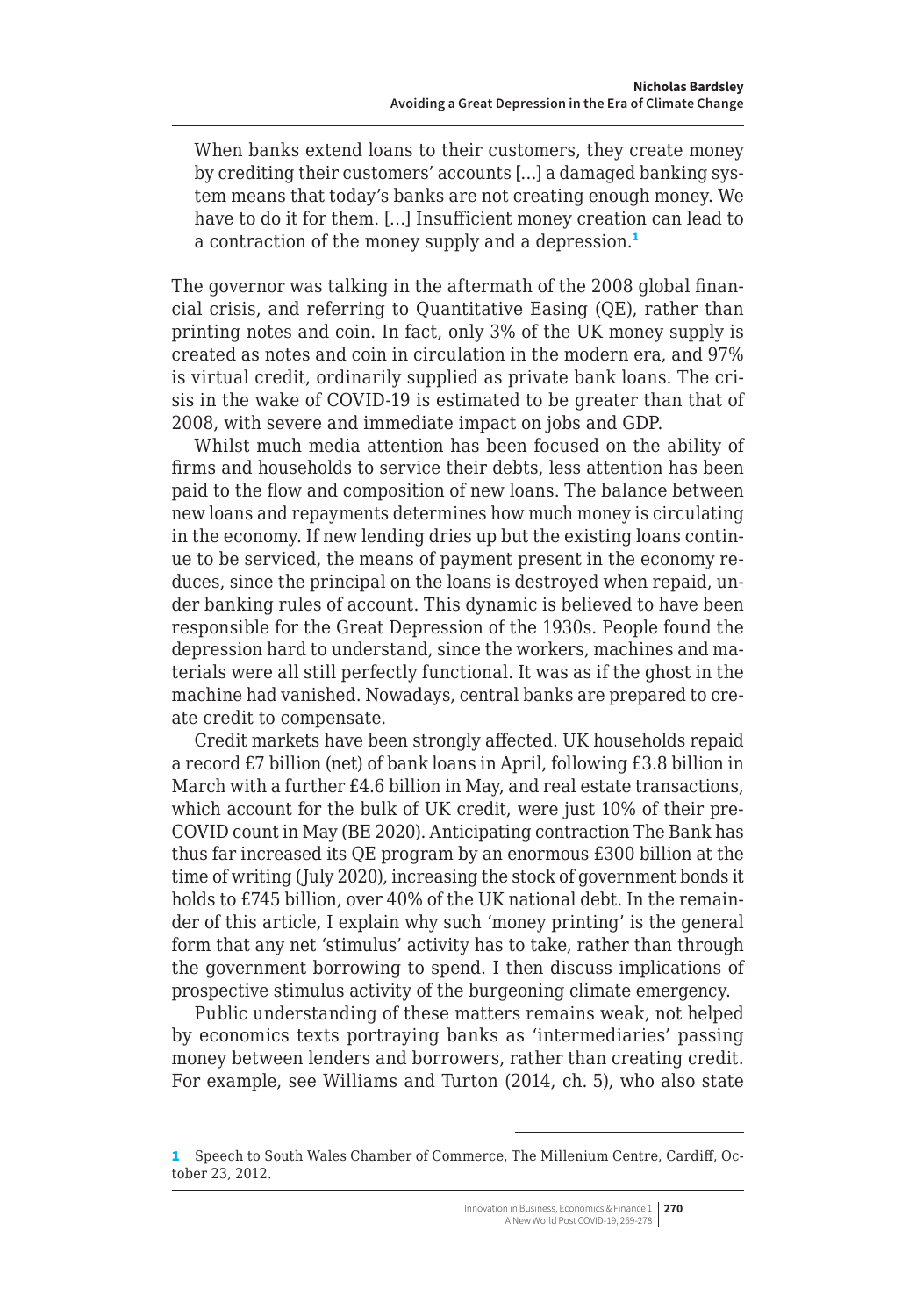<span id="page-2-0"></span>that QE does not create money. The authors contradict themselves by saying that QE has maintained M4, the broad measure of money supply, when bank lending fell after 2008. The QE part of this contradiction can be resolved if the government pays off the bonds and The Bank retires the funds received. It seems unlikely that this will actually happen however. In the meantime, QE is clearly expanding the money supply.

### 2 Why Fiscal Stimulus Cannot be Financed by Bond Issues

Many commentators apparently believe that government deficits must be financed by selling bonds, and that therefore if the government wants to stimulate the economy by spending more, it must sell more bonds. This overlooks the fact that bonds are purchased using existing money, not new credit. Thus, every pound that goes towards purchasing bonds is a pound that is not being invested elsewhere. Necessarily, no new purchasing power is created, and therefore additional bond issues do not counteract monetary contraction taking place through falling bank loan volume. This is the lesson of Japan's apparent failure to use fiscal policy to boost output following the collapse of its land value bubble in the 1990s. These points are argued convincingly, both theoretically and empirically, by Werner (2005).

For example, the UK's "Green New Deal" group argued for a package including green infrastructure spending financed by bond issues, repeating their call in the wake of COVID-19 (GNDG 2008). The TUC amongst others have also called for government spending to increase "given the low cost of borrowing", seemingly unaware of any crowding-out problem. A common argument is that only government spending can stimulate demand in a recession, as monetary policy to expand bank lending is 'pushing on a string'. It remains the case, however, that new government bonds are not bought with new bank credit. So to the extent that fiscal deficits are financed by bond issues, government borrowing competes for existing (and declining) liquid funds in the hands of pension funds and other investors.

The upshot is clearly that fiscal and monetary policy are not, contrary to what central bankers routinely profess, independent. The viewpoint typical of financial sector actors, including ratings agencies, that governments should not print money to finance expenditures ('monetise the deficit') arguably aligns with the interests of the financial sector to control the supply of money and debt. This interest has recently crystallised into arrangements such as central bank independence and diplomatic agreements such as that in the Maastricht Treaty not to monetise deficits. This situation may help explain why convoluted procedures such as QE are devised to do so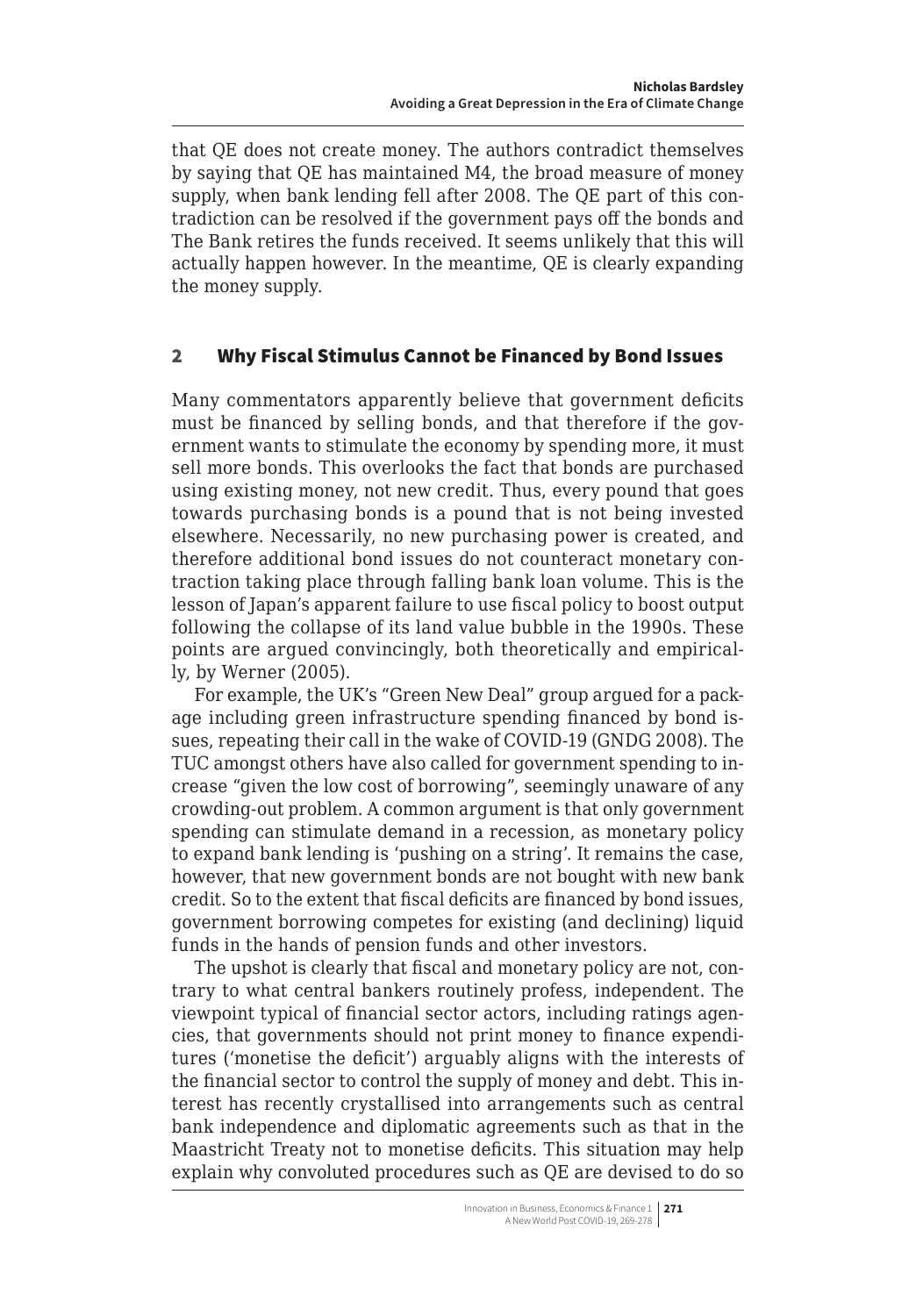<span id="page-3-0"></span>when necessary. Central bank independence is itself dubious however, when the government appoints the governor and can veto its key decisions, as under the Bank of England Act 1998.<sup>2</sup>

### 3 Why Debt Monetisation Should not be Done by QE

QE involves the central bank buying government bonds and other assets including company bonds, on the 'secondary' market, meaning bonds that have been auctioned by the government previously. For example, it involves buying gilts<sup>3</sup> held by pension funds, with the latter receiving deposits in their bank accounts in return. Since The Bank is publicly owned, this means the public sector is effectively printing money to buy back its debt ('debt monetisation').

The problems with QE include firstly that it is regressive; because it raises asset prices it benefits owners of bonds and shares, who tend to be well off. Persons with property also benefit through lower interest payments on mortgages, and the effects of this on land values as reflected in house prices. The Bank itself reported that the top 5% of households by financial assets held 40% of them, with most households owning little or none. Asset-holding households gained an estimated £600 billion from £325 billion of purchases in the first wave of QE (BE 2012). Secondly, QE is strategically blind, since there is no control over where the money that is printed ultimately ends up. Those selling their bonds might use the money to buy more bonds, shares, land, property or related financial products. Mostly these will be trades in existing assets, not generating new goods or services. A third problem is that low interest rates, though they lower debt service costs, discourage bank lending by making it less profitable. Finally, there are adverse effects on pension funds, motivating the abandonment of defined benefit pensions, undermining people's financial security in retirement.

Given its demonstrable ills, QE should not be continued if there are viable alternative forms of monetising deficits. There are at least three. One is that The Bank simply credits government accounts as necessary. Equivalently, the treasury may order The Bank to credit non-government accounts as appropriate for its purchases. Alternatively, The Bank can buy government bonds with new credit. Finally, the government could make loan contracts with banks to finance its deficits. These would result in fresh credit being issued, unlike sales

<sup>2</sup> See in particular the extensive "reserve powers" of the Government under the section 19 of the Act: <http://www.legislation.gov.uk/ukpga/1998/11/section/19>.

<sup>3</sup> Gilts (gilt-edged securities) are UK government liabilities offering investors regular payments before maturity. See DMO (nd).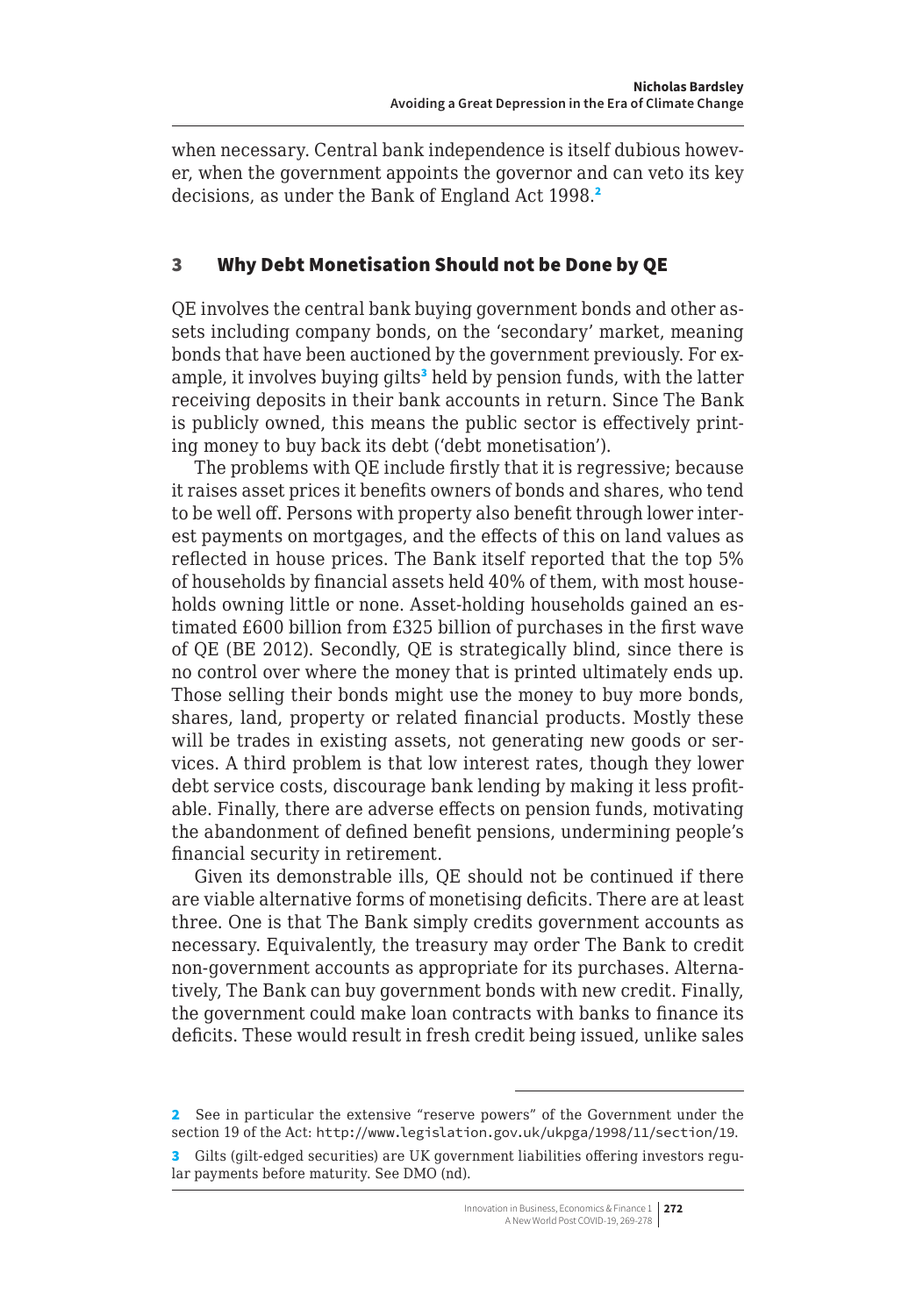<span id="page-4-0"></span>of bonds in the primary market. The contracts could be made nontradable to prevent them becoming, as bonds are, objects of speculation (Werner 2014). It is worth noting in passing that as an issuer of the currency via The Bank, the government cannot be in a position not to pay debts denominated in sterling. It is therefore strange to suggest, as the current governor of The Bank has,<sup>4</sup> that the government might somehow run out of cash. The usual objection to monetising a deficit is that it is inflationary. This apparently applies in full to QE, however, so is out of place in a discussion of alternative methods.

Perhaps one reason that The Bank has not pursued open debt monetisation is that it is against the terms of the Maastricht Treaty, the economic cornerstone of the EU project. Should it continue to be politically necessary to avoid open monetisation by The Bank, it is not clear why the option outlined by Werner (2014) would be objectionable.

### 4 Why We Do not Simply Need 'Recovery' of the Previous Economy

In the aftermath of the 2008 financial crisis, environmentalists were hoping to see reduced greenhouse gas (GHG) emissions. They were severely disappointed. Carbon emissions fell only for one year before continuing a relentless upward trajectory (Peters et al. 2019), with policy-makers' attention fixated on the economy.

Similarly, many progressive commentators have been speculating that a different economy might emerge after COVID-19 lockdown. We have to realise that economic 'recovery' conceived only in terms of stimulus instruments (the budgetary measures we have been discussing) means increasing greenhouse emissions again. It was no accident they grew alongside GDP. This is because there is limited substitutability of fossil fuel energy for renewables, given the much higher "power density" of the former (Giampietro, Mayumi 2010). That is, to achieve the same power output to the rest of society, renewable energy infrastructure uses far more land and labour, making fossil fuel use inevitable for most industrial applications. Whilst it seems possible, then, to reactivate the economy by monetised government spending without any structural planning, this is not what should happen given the imperative to reduce global GHG emissions.

Le Quéré et al. (2020) estimate that following the large fall in economic activity by April when economic activity was largely con-

<sup>4</sup> Interview with *The World Tomorrow*, Sky News, June 22 2020. [https://news.sky.](https://news.sky.com/story/coronavirus-governor-says-bank-of-england-saved-britain-from-effective-insolvency-12012369) [com/story/coronavirus-governor-says-bank-of-england-saved-britain-from](https://news.sky.com/story/coronavirus-governor-says-bank-of-england-saved-britain-from-effective-insolvency-12012369)[effective-insolvency-12012369](https://news.sky.com/story/coronavirus-governor-says-bank-of-england-saved-britain-from-effective-insolvency-12012369).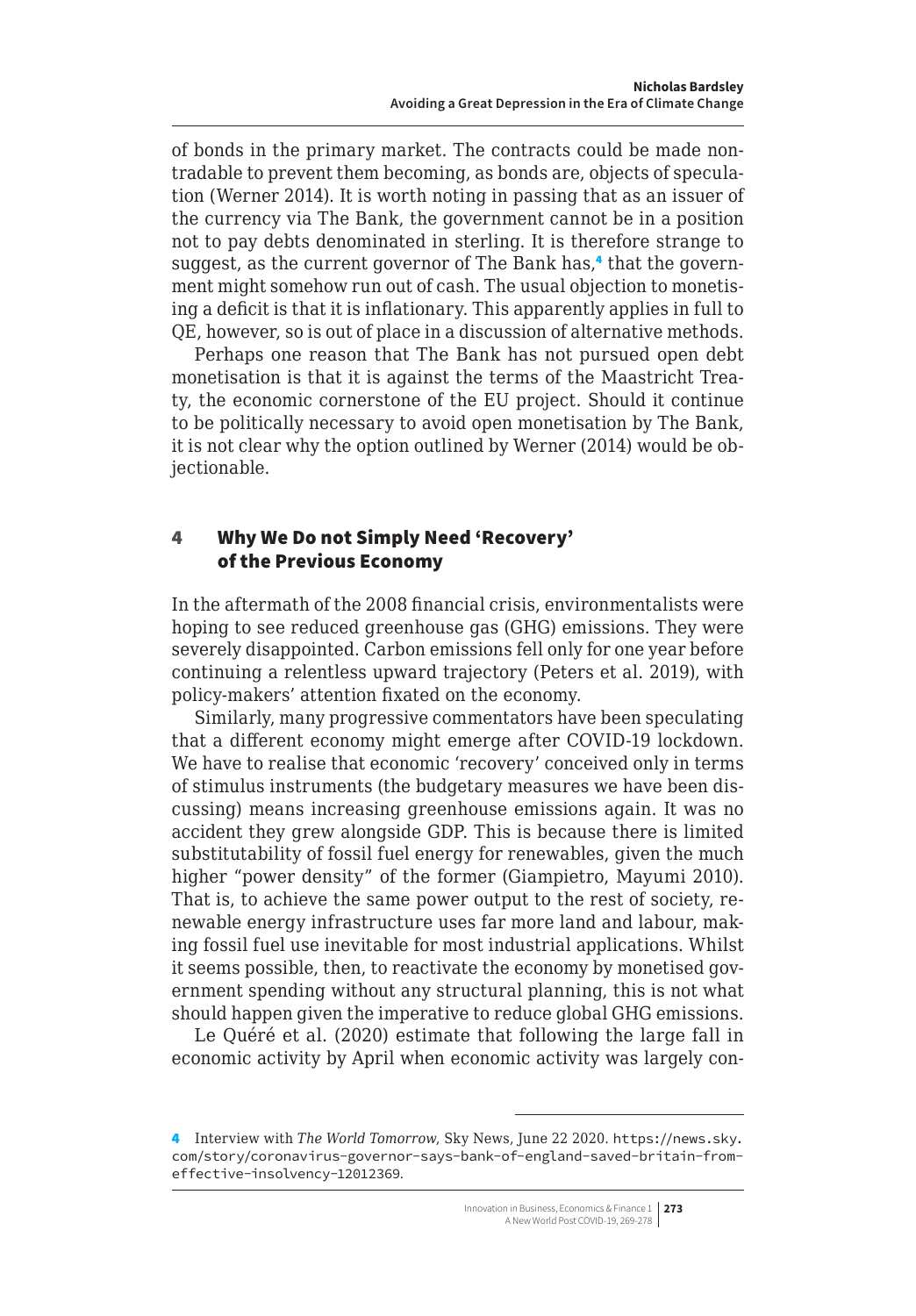<span id="page-5-0"></span>fined to essentials, if economies operated at their previous intensity by mid-June, there would be a 4% annual reduction in GHGs. There would be a 7% fall if certain restrictions remained until the end of the year, comparable to what would be needed to meet the aims of the UN Paris Agreement on climate change.

In the medium term, energy supply constraints following 'peak oil' reinforce these considerations. Conventional crude oil, which has more favourable energetic properties than unconventional hydrocarbons, has been static since around 2006 (Bentley, Mushalik, Wang 2020), suggesting an imminent decline. To simply 'restart' the economy and recover its previous intensity would, it seems, squander much of the remaining higher quality energy resources on inessential consumption.

## 5 A Post-COVID Social Ecological Policy Package

There is limited space here to expound an appropriate response to the ecological crisis. Bardsley (2012) proposed a policy package in detail which I now summarise. To prevent a repeat of the 2009 experience, fossil fuel use needs to be constrained. This could be imposed by capping quantities of coal, oil and gas upstream, that is, requiring fossil fuel companies to purchase emissions permits covering the carbon content of any fuel they sell. An equitable way of doing this is for the emissions rights (permits) to be allocated to the population, either individually (a policy proposal named 'cap and share') or in trust ('cap and dividend'), so that when permits are sold the population acquires the revenue. This would compensate them financially for price increases deriving from energy scarcity, and households with the lowest emissions would benefit the most. See Comhar (2008) for an evaluation applying the E3ME model of Barker (1999), plus Kunkel and Kammen (2011) and Bardsley, Schnepf and Buechs (2017) for illustration of redistributive effects of the policy applied to specific sectors.

Green spending is necessary, financed directly by the central bank or with loan contracts with private banks, and has potential to provide many jobs. This should include extensive thermal insulation upgrades both for commercial and residential property, in addition to development of renewable energy infrastructure. Agroecological and other land management schemes should be developed and deployed to combine enhanced carbon storage in soils and biomass with improved food security. Biochar techniques for example appear promising, if complex.

In a future defined increasingly by resource and ecological limits to growth, extreme inequality will become increasingly abhorrent as the position of the worst off becomes more precarious. A substantial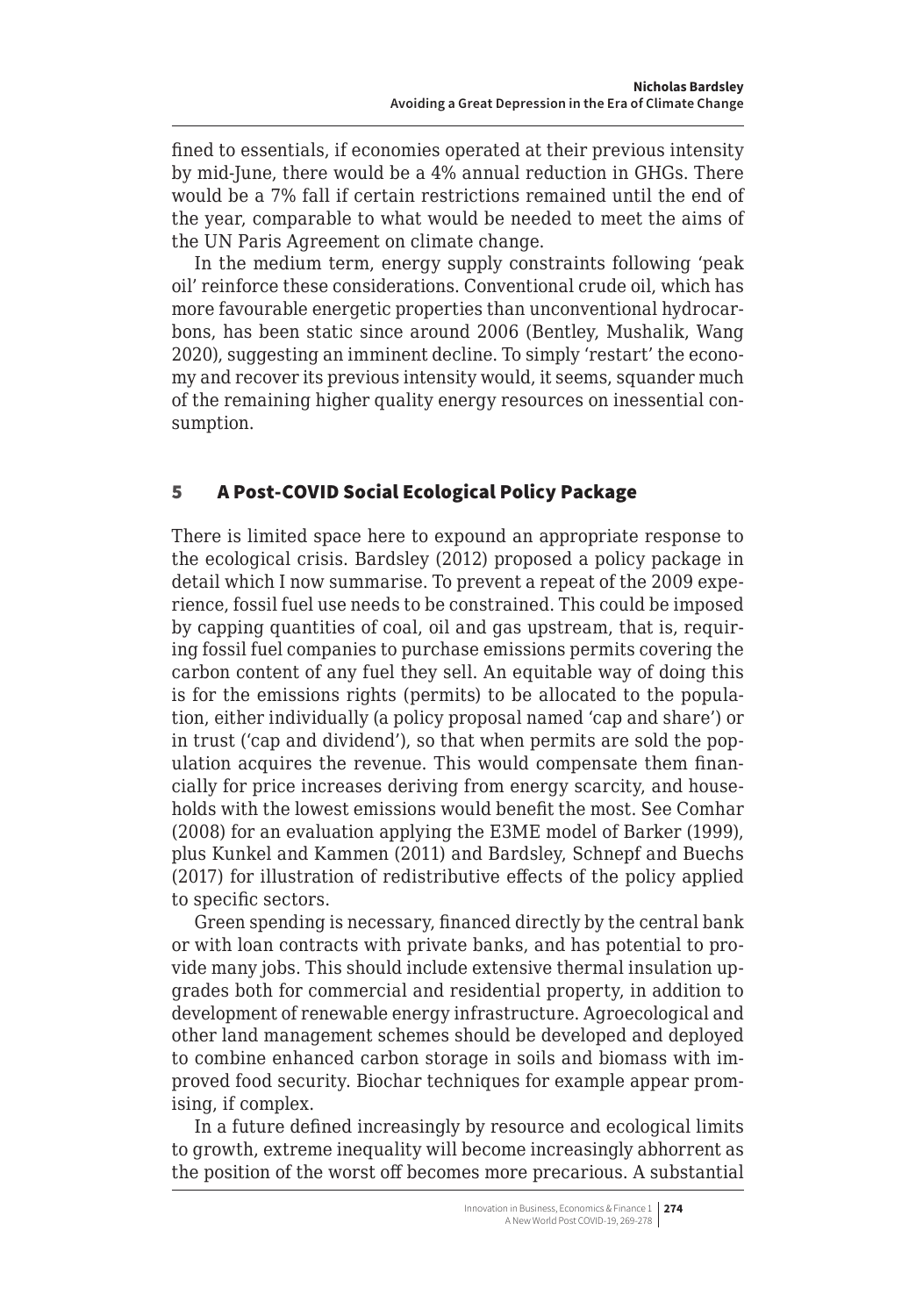land (site) value tax would be a powerful tool for redistribution, and would also help to reduce burgeoning housing costs by eroding speculative gains from landholdings. A shift of the revenue base away from taxes on labour and capital also makes sense to encourage productive activity, and this would not exacerbate GHG emissions given an overall cap. Spending on public health and social care systems, which should be more resource efficient and equitable than private sector counterparts because of the sharing of resources across the population, will also serve to alleviate inequality. Efficiency should not be over-emphasised however, as having excess capacity has proved crucial to the ability of health systems to respond to the crisis.

Debt relief should be introduced if household mortgage debts prove intolerable. This would be problematic if it were to reward irresponsible borrowing, however. A solution could be for each household to receive vouchers which can be exchanged for debt, with the loan issuer exchanging the voucher for central bank money, alleviating bank losses. If the household does not have debt the voucher could instead be exchanged for domestic thermal upgrades or renewable energy bonds. Since this relief scheme would benefit the banks this measure should be conditional, for example on reintroduction of credit controls to give government more power to direct economic activity.

A universal basic income could be partly constituted by the debt relief and carbon revenue elements of the package but could be supplemented as necessary with government spending. This concept could be extended to one of universal basic services encompassing minimum standards of energy and food provision.<sup>5</sup>

It must be admitted that such a program seems very unlikely to happen. However, given the alignment of the current economic system towards ecologically disastrous outcomes, a package that would actually operate in the other direction must inevitably be radical. The objective should be to find the least improbable set of measures that would work to constrain and reduce emissions, whilst maintaining welfare in an increasingly resource-constrained world. Compare it to the UK government's actual response: massive money printing for QE, loan schemes for business, including loans to big business underwritten by the treasury with few conditions attached, a small increase in benefits, temporary income / employment support schemes for those in work, grants for home insulation which benefit property owners, some mortgage relief but no rent relief except for business. There are to be no new controls on GHG emissions. Further infrastructure spending has been announced but it is not yet clear if this

<sup>5</sup> I owe this observation to Brian Davey (personal correspondence).

Innovation in Business, Economics & Finance 1 **275** A New World Post COVID-19, 269-278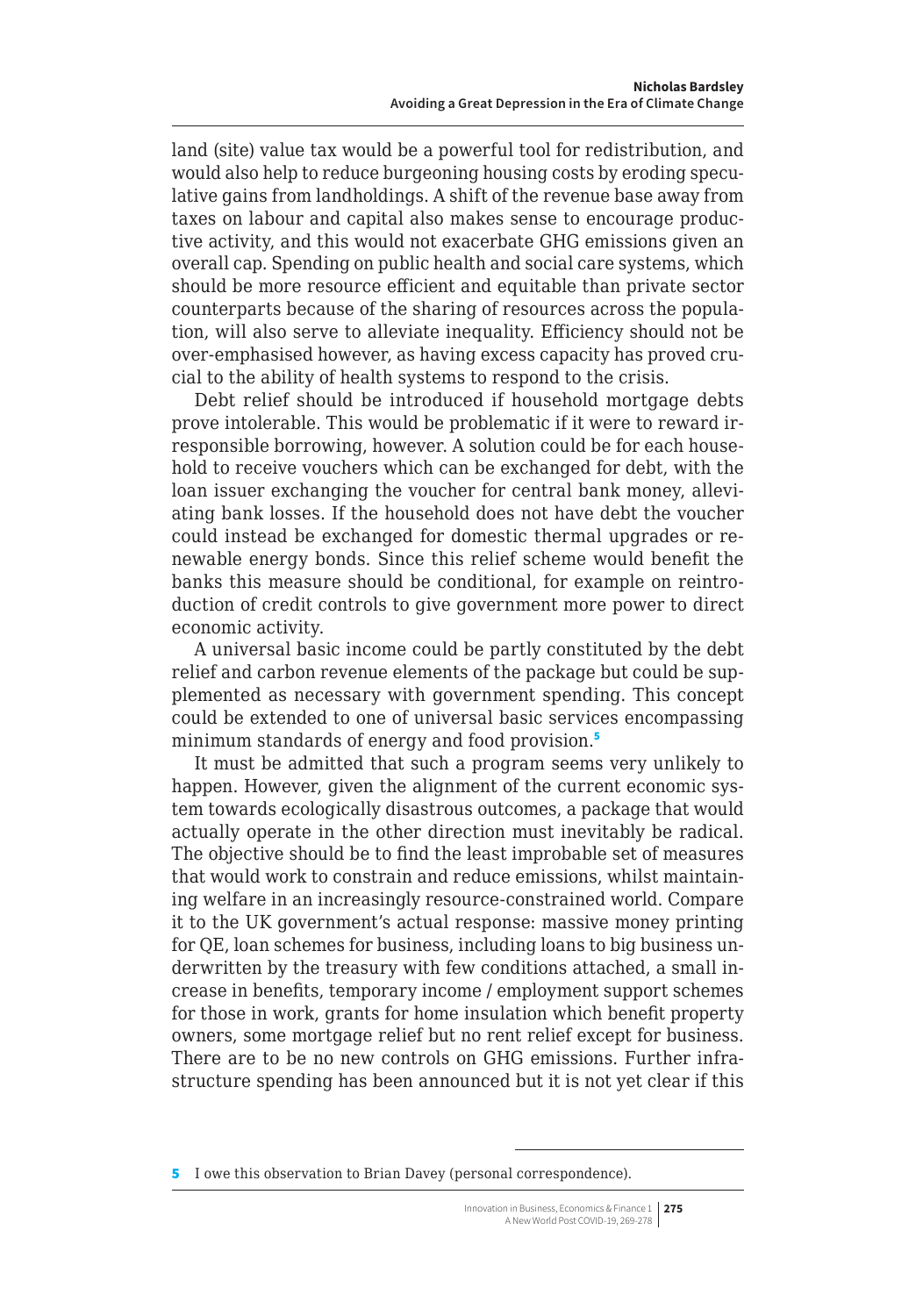<span id="page-7-0"></span>adds to pre-COVID manifesto commitments.<sup>6</sup> The regressive nature of QE deserves repeating. BE (2012) estimated that the first wave of QE gave an average transfer of £10,000 per UK household but reaped only by the richest 50%. It seems the UK is largely helping the better off.

Perhaps the main problem with the package proposed is the difficulty of implementing hard controls on fossil fuel use unilaterally. It might be possible to devise a way of doing this via carbon tariffs. But it would be difficult to drive emissions down year on year, as Le Quéré et al. (2020), along with the mainstream of climate scientists, deem necessary, without international cooperation.

### 6 Conclusions

Printing money to buy back bonds (QE) is regressive and strategically blind. A social ecological stimulus would, in contrast, openly monetise the Public Sector Borrowing Requirement without raising asset prices, and strategically direct credit towards green infrastructure, agroecology, and essential goods and services, including health and social care. Curbing greenhouse emissions is however, inconsistent with maintaining current levels of consumerism, so the overall aim should not be a general upturn in output. The economic response to COVID should rather take place within a framework of hard constraints on greenhouse gas emissions. Suitable policies exist, but plausibly require international cooperation to be implemented. In the absence of such a framework, government spending packages should be targeted, at provision of essential goods and services on a universal basis, development of post-fossil-fuel infrastructure, environmental and agroecological schemes.

<sup>6</sup> An overview of government-funded schemes responding to the COVID crisis is given by Deloitte (2020). The overall stimulus effect depends how they are financed, which is not outlined in the document.